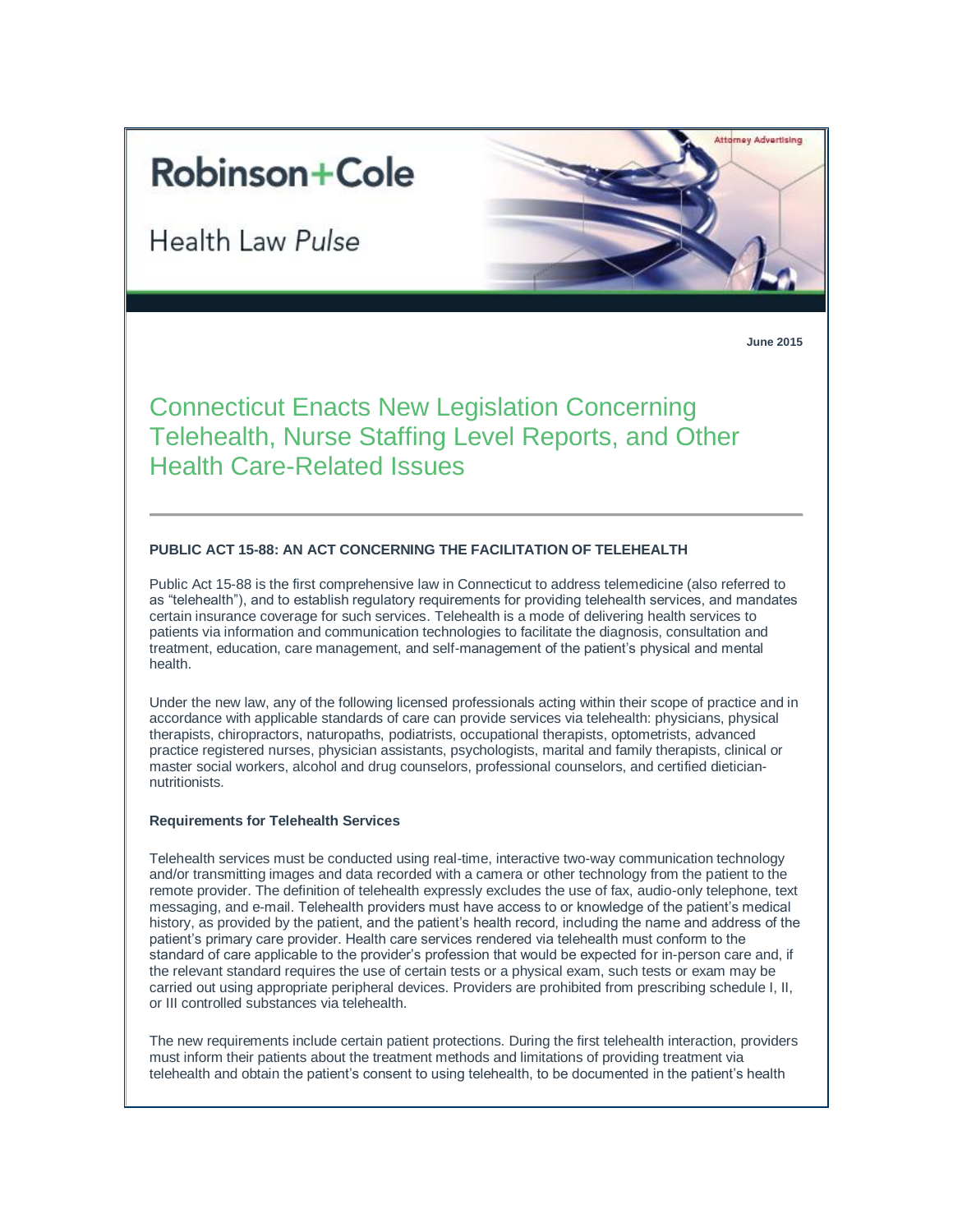record. At the time of each telehealth interaction, telehealth providers must request patient consent to disclose records relating to the telehealth session to the patient's primary care provider. If the patient does consent, such records shall be shared with the patient's primary care provider. The provision of telehealth services and maintenance and disclosure of related records must comply with the Health Insurance Portability and Accountability Act of 1996 (HIPAA), as amended. Telehealth providers must provide patients with their license number and contact information. Facility fees may not be charged for telehealth services.

The legislation is clear that it should not be construed to prohibit (1) a provider from providing on-call coverage or consulting with another provider regarding a patient's care or (2) orders of health care providers for hospital outpatients or inpatients.

These requirements are effective as of October 1, 2015.

#### **Requirements for Insurance Coverage**

Effective January 1, 2016, individual and group health insurance policies that cover basic hospital expenses, basic medical-surgical expenses, major medical expenses, or hospital or medical services in Connecticut must provide coverage for medical advice, diagnosis, care, or treatment provided via telehealth to the extent the same is covered under the policy when provided in person. Telehealth coverage must be subject to the same terms and conditions that apply to all other benefits under the respective policy. Policies cannot exclude coverage solely because a service is provided via telehealth, provided that telehealth services are appropriate for the context of care, and insurers cannot be required to reimburse a treating or consulting provider for technical fees or costs associated with providing services via telehealth.

## **PUBLIC ACT 15-91: AN ACT CONCERNING REPORTS OF NURSE STAFFING LEVELS**

Currently, each hospital licensed by the Department of Public Health (DPH) is required to make a prospective nurse staffing plan available to DPH upon request. The nurse staffing plan must contain a written certification that the staffing described in the plan is sufficient to provide adequate and appropriate health care services and must also (1) include each patient care unit's minimum professional skill mix, (2) identify hospital employment practices concerning temporary and traveling nurses, (3) set forth each patient care unit's administrative staffing level, (4) explain the hospital's nurse staffing plan review process, and (5) describe how the hospital obtains input from direct care staff when developing the nurse staffing plan.

Public Act 15-91 (P.A. 15-91) revises the current law to require each hospital licensed by DPH to report annually its nurse staffing plan to DPH, effective as of July 1, 2015. This legislation also requires nurse staffing plans implemented after January 1, 2016, to include the following elements in addition to those described above: (1) the number of registered nurses, licensed practical nurses, and assistive personnel providing direct patient care and the ratio of patients to such providers by patient care unit; (2) the hospital's method for determining and adjusting direct patient care staffing levels; and (3) a description of each patient care unit's supporting personnel. This legislation further requires that all nurse staffing plans implemented after January 1, 2017, describe any differences between the staffing levels included in the staffing plan and each patient care unit's actual staffing levels, and any actions the hospital will take to adiust staffing levels or address such differences.

P.A. 15-91 also revises a current law regarding reports of workplace violence incidents. Currently, a health care employer (defined as a health care institution with 50 or more employees) must report to DPH, upon request, the number of workplace violence incidents occurring on the employer's premises and the specific area or department where each incident occurred. P.A. 15-91 requires health care employers to report such incidents annually to DPH. This provision is effective as of October 1, 2015, and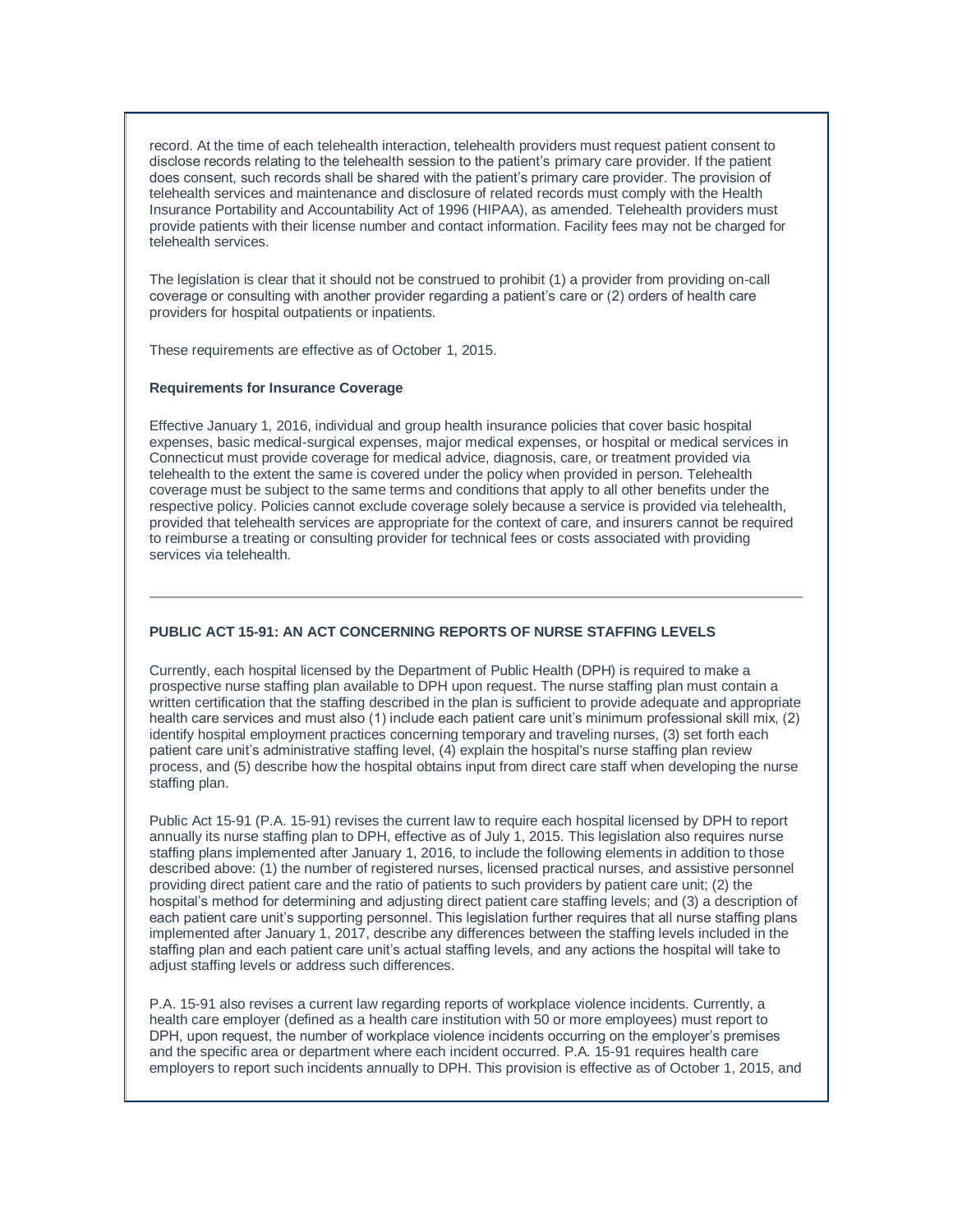the first report is due by January 1, 2016.

## **PUBLIC ACT 15-120: AN ACT CONCERNING VARIOUS REVISIONS TO THE MENTAL HEALTH AND ADDICTION STATUTES**

Effective October 1, 2015, P.A. 15-120 makes several changes to the Department of Mental Health and Addiction Services' (DMHAS) statutes regarding data collection and the role of the DMHAS commissioner, as well as other technical changes. DMHAS is currently charged with establishing uniform methods for keeping statistical information for both public and private agencies, including a client identifier system. This legislation specifies that these data collection requirements apply to all public and private agencies providing care or treatment for psychiatric disabilities or for alcohol or drug abuse or dependence, regardless of whether they are operated or funded by the state. This legislation requires all such agencies to collect and make available the relevant statistical information, including the number of persons treated, their demographic and clinical information, admission and readmission rates, the frequency and duration of treatment, the level of care provided, and discharge and referral information. Agencies must provide this information to DMHAS upon request. In the event an agency fails to do so, DMHAS is required to report the agency to the Department of Public Health or another licensing authority.

## **PUBLIC ACT 15-102: AN ACT CONCERNING STATE PAYMENT TO CERTAIN FACILITIES FOR RESERVED BEDS**

Effective July 1, 2015, P.A. 15-102 clarifies that the Department of Social Services (DSS) is not required to pay for beds otherwise not available at residential care homes and housing facilities during a resident's short-term absence. DSS currently pays State Supplement Program benefits to licensed residential care homes or rated housing facilities on behalf of recipients. By law, DSS must make such payments for periods when the recipient is absent from the facility, provided the recipient can reasonably be expected to return to the facility before the end of the month following the month in which the recipient leaves the facility. The bill clarifies that, if the recipient's bed is unavailable during the absence, payment does not have to be made to the facility for such period.

#### **SPECIAL ACT 15-8: AN ACT CONCERNING SUPPLEMENTAL FIRST RESPONDERS**

Effective from passage, Special Act 15-8 (S.A. 15-8) establishes a certification program for supplemental first responders, separate and apart from the licensure and certification program for emergency medical service organizations. "Supplemental first responders" are emergency medical services providers certified to respond to a victim of sudden illness or injury, when available and only when called upon, but are not certified to offer transportation to patients or operate an ambulance service or paramedic intercept service. The act defines "emergency medical services personnel" to include those certified to practice as emergency medical responders, emergency medical technicians, advanced emergency medical technicians or emergency medical services instructors, and individuals licensed as paramedics. The terms "emergency medical services personnel" and "emergency medical services provider" are used interchangeably throughout S.A. 15-8.

Pursuant to this new legislation, DPH may issue a certificate of authorization to any emergency medical services provider who (1) operates only in a municipality with a population of at least 105,000 but not more than 115,000; (2) meets the minimum standards of the DPH commissioner (Commissioner) in the areas of training, equipment, and other standards applicable to emergency medical services personnel; and (3) maintains liability insurance of at least one million dollars. Certificates of authorization to serve as